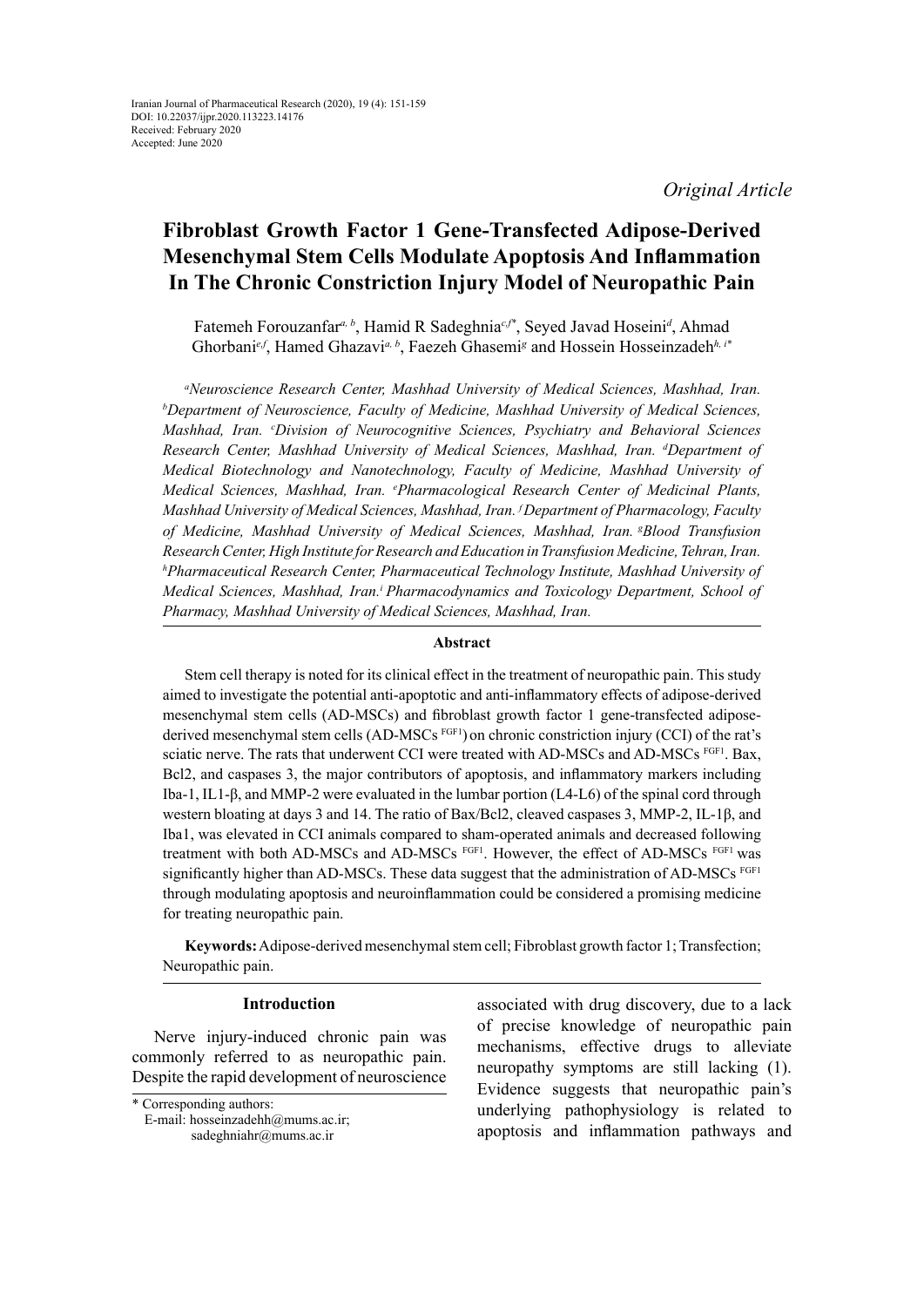involves interactions between neurons, inflammatory immune, and glial cells (2, 3). Cell transplantation is a vibrant research area in the treatment of neuropathic pain (4, 5). Adipose-derived mesenchymal stem cells (AD-MSCs) influence relevant immune modulation and produce an array of neurotrophins and cytokines that positively impact cell viability. Newer studies demonstrated that the combination of growth factors (by genetic manipulation) enhances MSCs' therapeutic potential (6-9). FGF1 (fibroblast growth factor 1) displays neuroprotective effects (8, 10). It contributes to many physiological processes, such as angiogenesis, neurogenesis, wound healing, and memory functions (10). In the previous study, we transfected AD-MSCs with FGF1 and demonstrated that our ADMSCFGF1 could secret FGF1 with proliferative and angiogenic properties  $(11)$ . ADMSCs<sup>FGF1</sup> transplantation resulted in a significant decrease in mechanical and thermal hypersensitivity in a rat model of chronic constriction injury (CCI).

Moreover, spinal structural alterations and apoptosis were decreased following AD-MSCs FGF1 administration in CCI rats (12). In light of the benefits found with our previous study, we conducted further examinations on the underlying pathways by which AD-MSCsFGF1 exert their actions on neuropathic pain. In the present study, we plan to examine some inflammatory and apoptosis markers' expressions following administration of AD- $MSCs$  and  $AD-MSCs<sup>FGF1</sup>$  in the spinal cord of the rats submitted to CCI.

## **Experimental**

Tris-HCl, ethylene diamine tetraacetic acid (EDTA), β-glycerol phosphate, bromophenol blue, sodium fluoride (NaF), glycerol, trisbuffered saline with tween 20 (TBST), sodium orthovanadate  $(Na<sub>3</sub>VO<sub>4</sub>)$ , sodium deoxycholate, complete protease inhibitor cocktail (P8340), phenylmethylsulfonyl fluoride (PMSF), sodium dodecyl sulfate (SDS,) and 2-mercaptoethanol (2-ME) were bought from Sigma-Aldrich (St. Louis, MO).

Rabbit polyclonal anti-Bax, rabbit polyclonal anti-Bcl2, anti-cleaved caspase 3, and rabbit polyclonal anti-β-actin antibodies,

rabbit horseradish peroxidase-conjugate antirabbit IgG or anti-mouse were bought from Cell Signaling Technology (Danvers, MA). Rabbit anti- IL-1β, rabbit anti-MMP2, and mouse monoclonal anti-Iba-1 were purchased from Abcam Technology (Cambridge, UK). High glucose Dulbecco's modified Eagles medium (DMEM, 4.5 g/L), penicillin and streptomycin, and fetal calf serum (FCS) were bought from Gibco (Carlsbad, CA). Ketamine and xylazine were bought from Alfasan Co (Woerden, Holland).

## *Animals*

Adult male Wistar rats weighing 220-270 g were obtained from the Animal Facility of the Faculty of Medicine, Mashhad University of Medical Sciences, Iran. The animals were kept in a 12 h light-dark cycle environment. Tap water and standard food pellets were available *ad libitum*. All Experiments were done following the National Institutes of Health Guidance for the Care and Use of Laboratory Animals, with the approval of the Animal Ethics Committee of MUMS (#930511).

## *Cell cultures*

AD-MSCs were established, characterized, and successfully transfected by a pCMV6- Entry vector with Myc-DDK-tagged ORF clone of *Rattus norvegicus* fibroblast growth factor 1 (rat FGF1), as described previously (11, 13). The AD-MSCs were cultured in DMEM with 10% FBS and 1% antibiotics in a humidified atmosphere of 5%  $CO_2$ , 95% air, 37 °C.

## *CCI surgery of sciatic nerve*

Briefly, the rats were anesthetized with a cocktail containing ketamine (64 mg/kg) and xylazine (1.6 mg/kg). The neuropathic pain was induced by performing a chronic constriction injury model on the left sciatic nerve of animals, according to a method previously described by Bennet and Xie (14). The skin of the left thigh's lateral surface was incised, the sciatic nerve was exposed, and four ligatures of 4-0-gauge chromic catgut were loosely tied around the nerve until a slight twitching was seen in the ipsilateral hind paw. The muscular and skin layer was sutured immediately with silk thread, and the animals were kept in a warm condition until complete recovery. All the surgeries were done by one person.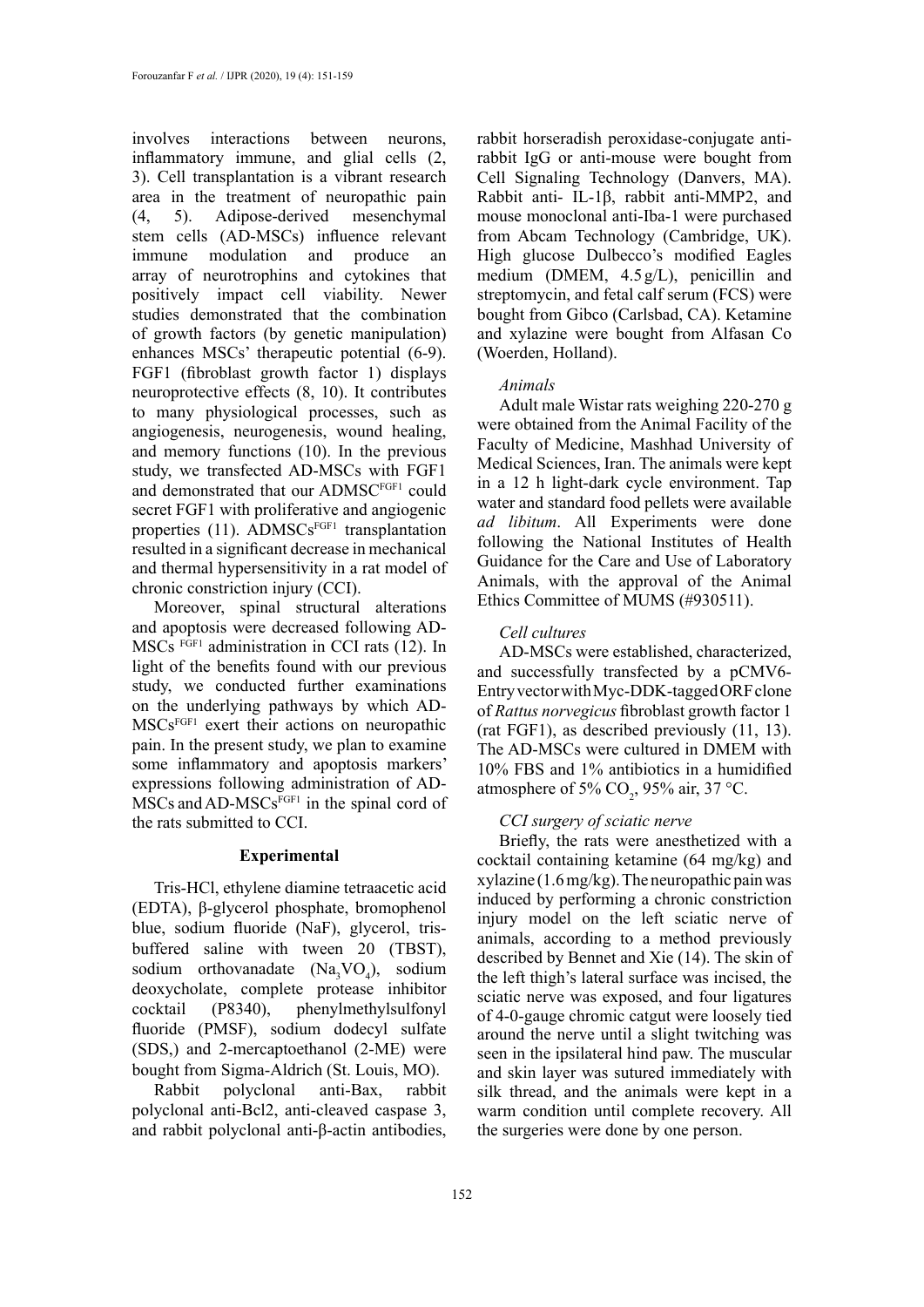## *Study protocol*

Cell administration was done intravenously on the day of nerve injury, once-daily that continued for two consecutive days. The number of cells and their concentration were  $1 \times 10^6$  cells/200 µL PBS, chosen according to Forouzanfar *et al*.(12).

## *Grouping*

The rats were randomly divided into four groups: Sham-operated rats (which were subjected to surgical procedure without the ligation of the sciatic nerve), CCI rats,  $CCI + AD-MSCs$  (CCI rats undergoing the intravenous delivery of AD-MSCs), and CCI + AD-MSCs FGF1 (CCI rats undergoing the intravenous delivery of AD-MSCs FGF1). Sham and CCI-operated rats were intravenously injected with the same amount of PBS alone at the same designated time points.

## *Western blot assay*

The rats were decapitated on days 3, and 14 ( $n = 6$  for each day) and L4-L6 region of spinal cord tissues were rapidly isolated and homogenized in the lysis buffer (10 mM  $\beta$ -glycerophosphate, 0.2% w/v sodium deoxycholate, 1 mM PMSF, 2 mM EGTA, 50 mM Tris-HCl (pH 7.4), 10 mM NaF, 1 mM sodium orthovanadate (Na<sub>3</sub>VO<sub>4</sub>), 2 mM EDTA, and complete protease inhibitor cocktail). The homogenates were then centrifuged at 10,000 g for 10 min at four ℃. The protein concentrations were assessed by the Bradford assay kit (15). After that, the samples with adjusted protein content were mixed 1:1 with  $2 \times$  SDS blue buffer, boiled, aliquoted, and kept at -80 °C. One hundred microgram of each protein extract was separated on 12% sodium dodecyl sulfate-polyacrylamide gel (SDS-PAGE) by electrophoresis and transferred onto PVDF transfer membranes. After transferring, the blots were blocked with 5% skim milk in TBST (20 mM Tris-HCl pH 7.6, 137 mM NaCl, and 0.05% Tween-20) at 4 °C overnight. Then the blots were incubated with primary rabbit anti- IL-1β, rabbit anti-MMP2, mouse monoclonal anti-Iba-1, rabbit polyclonal anti-Bax, rabbit polyclonal anti-Bcl2, rabbit anti-cleaved caspase 3, and rabbit polyclonal anti-β-actin antibodies with an incubation time of about 1-2 h at room

temperature. After washing in TBST buffer, the blots were incubated by rabbit horseradish peroxidase-conjugated anti-rabbit IgG or anti-mouse IgG secondary antibody one h at 37 °C. Enhanced chemiluminescence (Pierce, USA) was used to visualize the peroxidasecoated bands and visualized using Alliance 4.7 Gel Doc (UK). Densitometric analysis for specific protein bands was done using NIHe Image J software. The protein levels of each band were normalized against the corresponding B-actin band (12).

## *Statistical analysis*

All behavioral data are expressed as mean  $\pm$  SEM (standard error of the mean) and analyzed by one-way ANOVA, followed by Tukey-Kramer *post-hoc* test for multiple comparisons. The values of  $p < 0.05$  were considered significant.

#### **Results**

*AD-MSC and AD-MSCsFGF1 decreased cleaved Caspase-3 and Bax/Bcl-2 expressions in CCI rats' spinal cord on day 3***.**

As indicated in (Figures 1A-C), CCI led to a substantial increase in the expression of cleaved Caspase-3 (1.9-fold) and Bax/Bcl-2 ratio (1.7-fold), as compared with the sham group ( $p \le 0.001$ ). On the contrary, AD-MSCs and AD-MSCsFGF1 were able to diminish the Caspase-3 expression to 1.6 ( $p < 0.05$ ) and 1.1 ( $p < 0.001$ ) fold in CCI rats, respectively. This corrective effect was more significant in the CCI + AD-MSCs<sup>FGF1</sup> group ( $p < 0.01$ ) compared to the  $CCI + AD-MSCs$  group).

Also, AD-MSCs and AD-MSCs<sup>FGF1</sup> administration resulted in a decrement of Bax/ Bcl-2 expression to 1.4 ( $p < 0.05$ ) and 1 ( $p <$ 0.001) fold in CCI rats, respectively. The CCI  $+ AD-MSCs<sup>FGF1</sup>$  group exhibited a significantly lower expression than the CCI + AD-MSCs group ( $P < 0.05$ ).

*AD-MSC and AD-MSCsFGF1 decreased IL-1β expression in the spinal cord of CCI rats on day 14*

As shown in (Figure 2), there was a significantly higher relative density of IL-1β expression in CCI rats (1.5 fold of control), in comparison to the sham-operated animals (*p* < 0.001). On the other hand, AD-MSCs and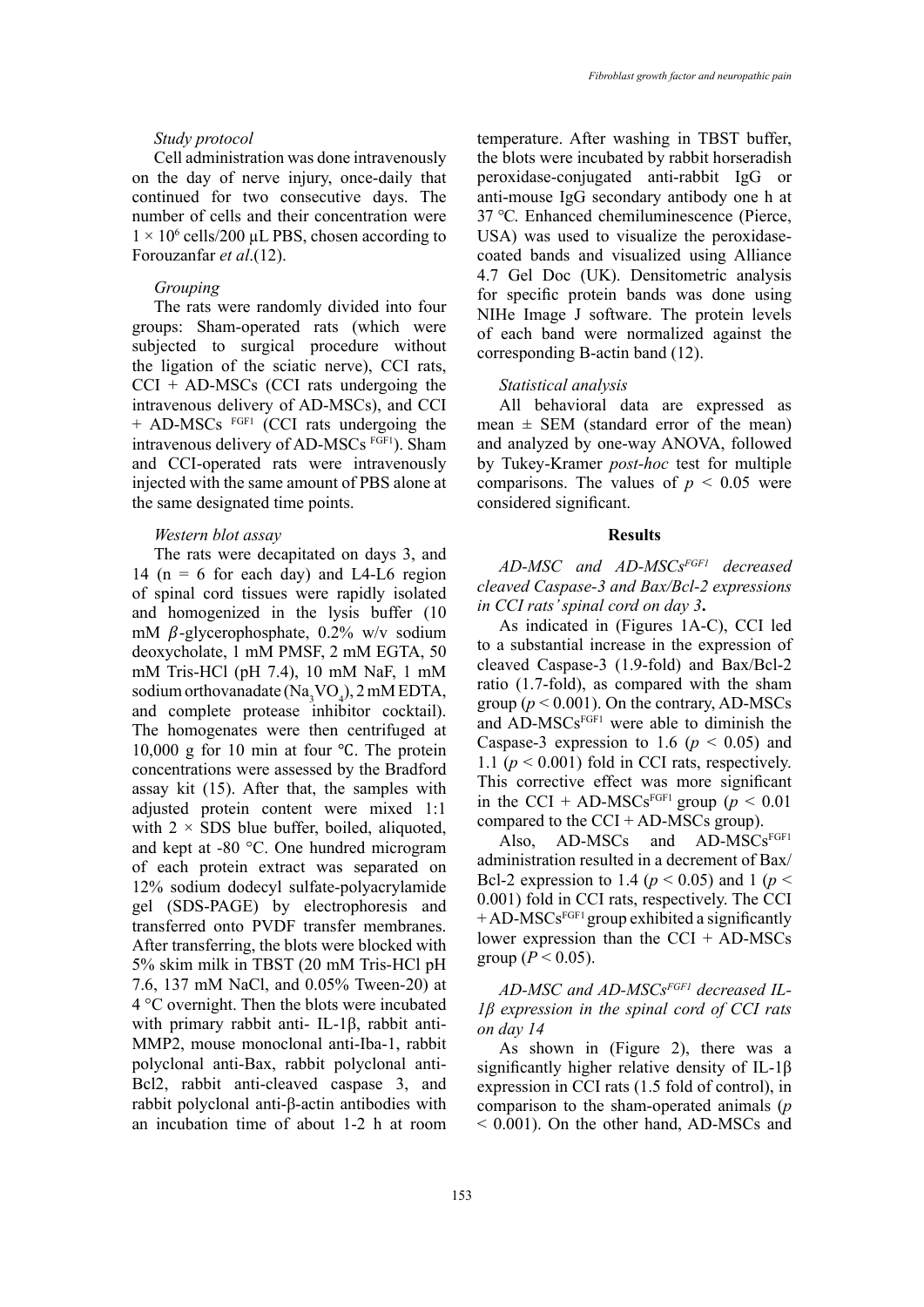AD-MSCs<sup>FGF1</sup> were able to decrease the IL-1 $\beta$ expression to 1.3 (*p* < 0.05) and 1.1 (*p* < 0.001) fold in CCI rats, respectively. Furthermore, the effect was more significant in the CCI  $+$ AD-MSCs<sup>FGF1</sup> group ( $p < 0.05$  compared to the  $CCI + AD-MSCs$  group).



Figure 1. Effects of AD-MSCs and AD-MSCs FGF1 on apoptosis-related protein expressions in L4-L6 dorsal horn of spinal cord of CCI rats on day 3. (A) Representative images of pro-apoptotic (Cleaved Caspase-3 and Bax) and anti-apoptotic (Bcl-2) by western blotting. (B, C) the bar graphs show the relative protein expressions of cleaved caspase-3 and Bax/Bcl-2 ratio, respectively.  $\beta$ -actin is the loading protein control. *Each value represents* the *mean*  $\pm$  *SEM*.  $\ast$ *p* < 0.05,  $\ast\ast$ *p* < 0.001 *vs*. CCI group;  $\sharp$ *p* < 0.05,  $\sharp\sharp$ *p* < 0.01 *vs*. AD-MSCs group.  $(n = 6)$ .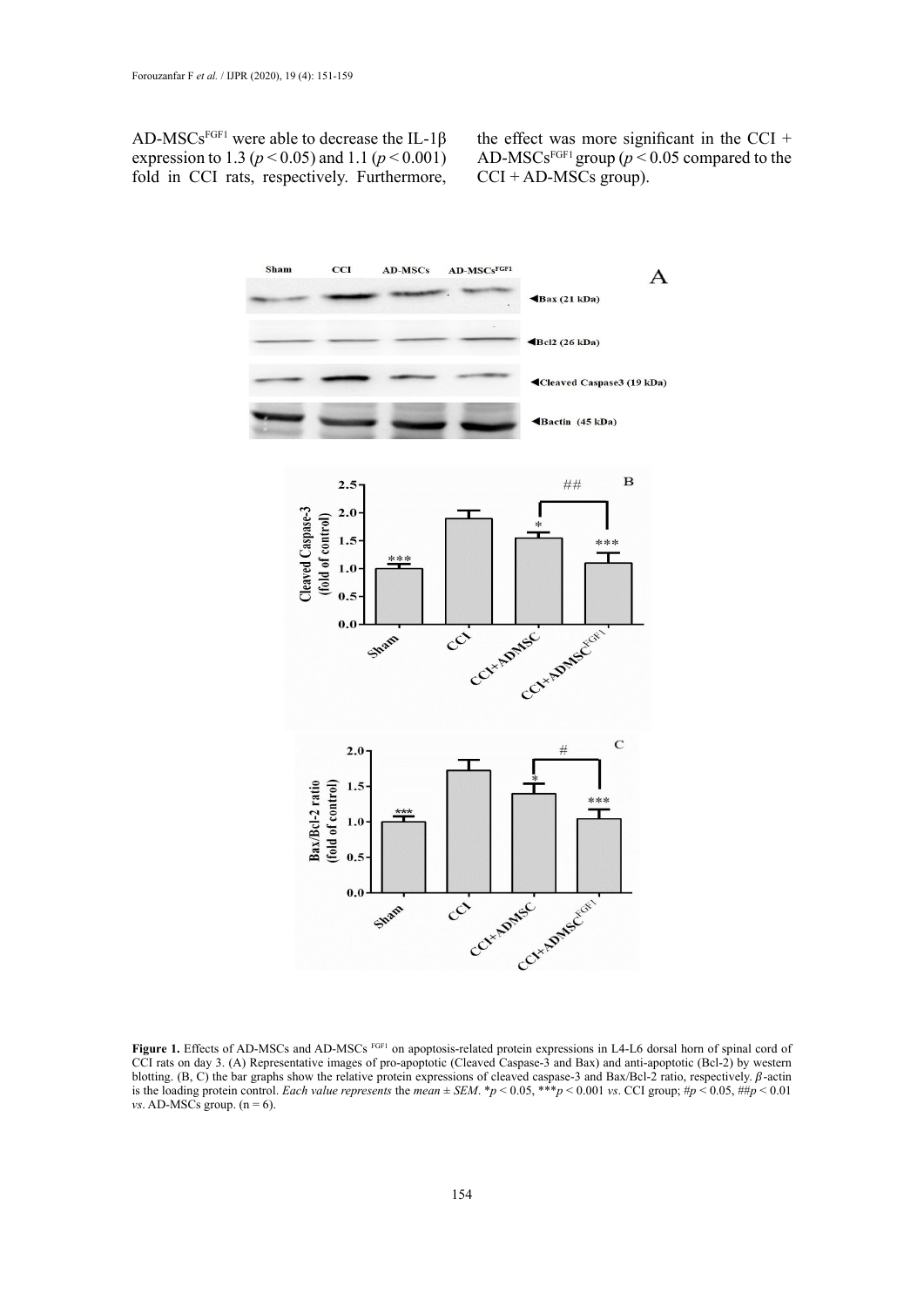*AD-MSC and AD-MSCFGF1 decreased Iba-1 expression in the spinal cord of CCI rats on day 14.*

As illustrated in (Figure 3), Iba-1 expression was increased in CCI rats (1.6 fold) as compared with the sham-operated animals  $(p < 0.001)$ . On the contrary, AD-MSCs and AD-MSCsFGF1 administration resulted in a decrement of Iba-1 expression to 1.4 (*p* < 0.05) and 1.2 (*p* < 0.001) fold in CCI rats, respectively. The CCI + AD-MSCs<sup>FGF1</sup> group showed a significantly lower expression than the CCI + AD-MSCs group ( $p < 0.05$ ).

*AD-MSC and AD-MSCsFGF1 decreased MMP-2 expression in the spinal cord of CCI rats on day 14.*

As shown in (Figure 4), western blot analysis in the CCI group revealed a significant increase in the MMP-2 expression (1.7 fold) in comparison to the sham-operated animals (*p* < 0.001). On the other hand, AD-MSCs and AD-MSCsFGF1 were able to decrease the MMP-2 expression to 1.4 ( $p < 0.01$ ) and 1.2 ( $p < 0.001$ ) fold in CCI rats, respectively. The effect was more significant in the CCI +  $AD\text{-}MSCs<sup>FGF1</sup>$ group ( $p < 0.05$  compared to the CCI + AD-MSCs group).



**Figure 2.** Effects of AD-MSCs and AD-MSCs FGF1 on expressions of IL-1β protein in L4-L6 dorsal horn spinal cord of CCI rats on day 14. (A) Representative images of IL-1β by western blotting. (B) Tthe bar graphs show the relative protein band expressions of IL-1β. β-actin is the loading of protein control. *Each value represents* the  $mean \pm SEM$ , \* $p < 0.05$ , \*\*\* $p < 0.001$  *vs*. CCI group; # $p <$ 0.05 *vs.* AD-MSCs group.  $(n = 6)$ .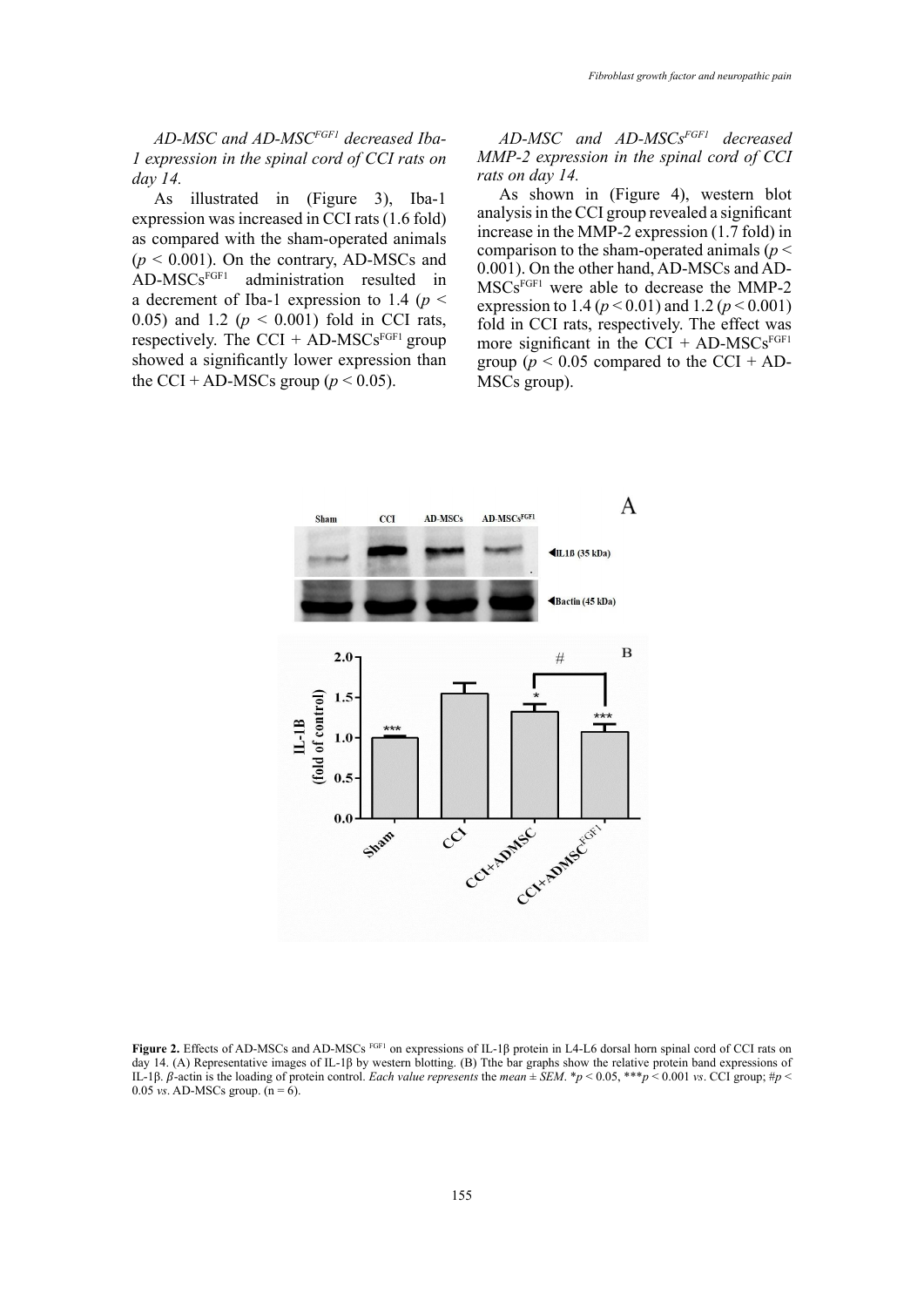

14. (A) Representative images of Iba-1 by western blotting. (B) The bar graphs show the relative protein band expressions of Iba-1.  $\beta$ -actin is the loading of protein control. Each value represents the mean  $\pm$  SEM. \*p < 0.05, \*\*\*p < 0.001 vs. CCI group; #p < 0.05 Figure 3. Effects of AD-MSCs and AD-MSCs FGF1 on expressions of Iba-1 protein in L4-L6 dorsal horn spinal cord of CCI rats on day *vs*. AD-MSCs group. (n = 6).



day 14. (A) Representative images of MMP-2 by western blotting. (B) The bar graphs show the relative protein band expressions of  $\#p < 0.05$  vs. AD-MSCs group. (n = 6). Figure 4. Effects of AD-MSCs and AD-MSCs FGF1 on expressions of MMP-2 protein in L4-L6 dorsal horn spinal cord of CCI rats on MMP-2 (B).  $\beta$ -actin is the loading of protein control. *Each value represents* the *mean*  $\pm$  *SEM*. \*\**p* < 0.01, \*\*\**p* < 0.001 *vs*. CCI group;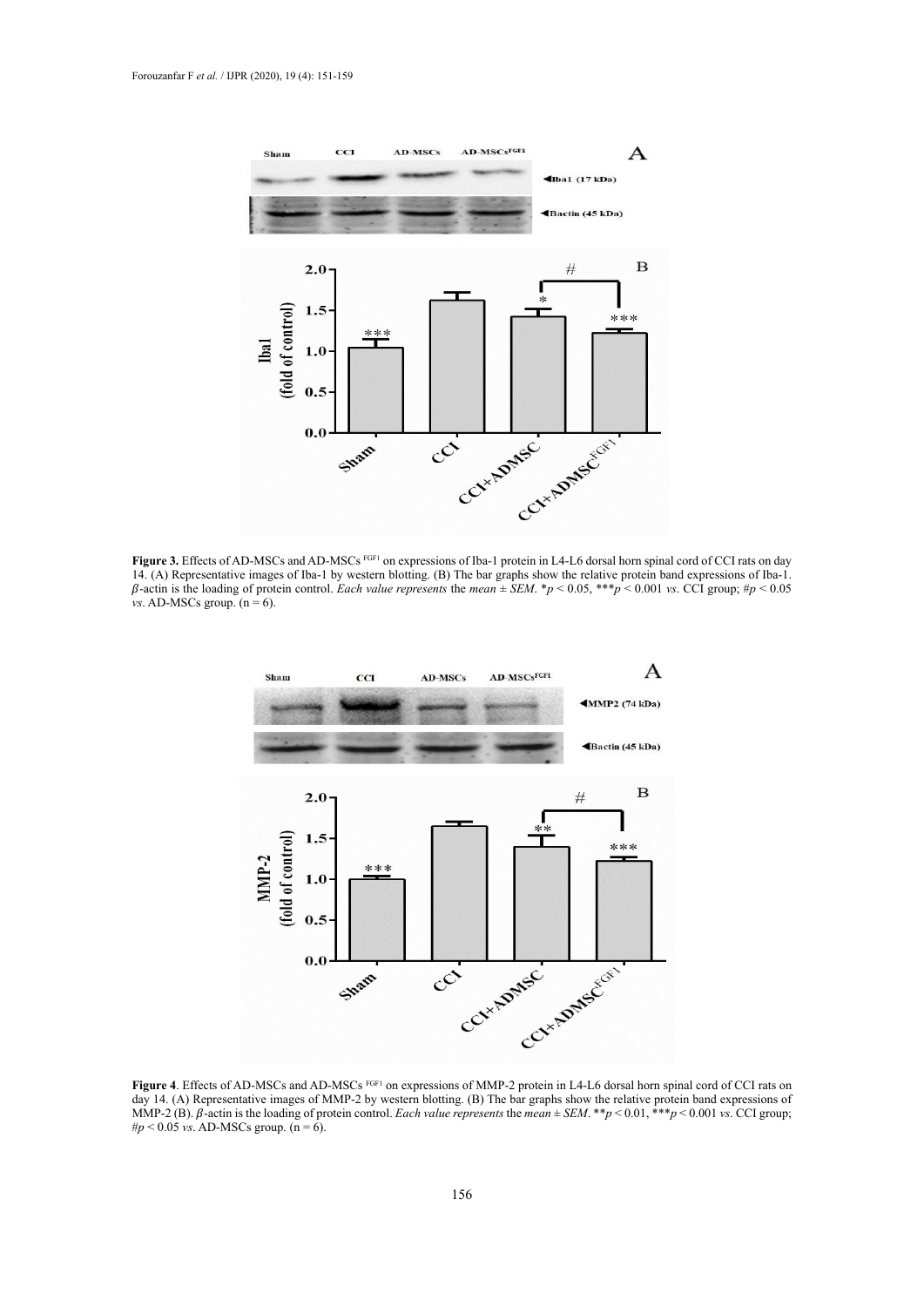In the present study, we demonstrated that the intravenous administration of AD-MSCs FGF1 effectively diminishes apoptosis and inflammation of neuropathic pain that originates from a peripheral lesion. Following the peripheral nerve injury, a cascade of neuroinflammation-related events occurs in pain generation (3, 16). Microglia are one of the first spinal cord cell types activated within the first hours of peripheral nerve injury, which continues for at least numerous months in experimental neuropathies. Microglial activation is characterized by the expression of Iba1 (3). The release of IL-1β from spinal cells was enhanced following the responses to pathophysiological changes during neuropathic pain (17). More pertinently in spinal cord neurons, IL-1β enhanced excitatory AMPA and NMDA-induced currents whilst suppressed GABA- and glycine-induced inhibitory currents (18). Previous studies suggested that IL-1β induction of NMDA-currents may be via PK-C that phosphorylates NMDA subunits, NR1 and NR2B (19). The inhibition of IL-1β signaling prevented transcriptional upregulation of the COX-2 gene, which resulted in the reduction of mechanical hyperalgesia and normalization of pain sensitivity (20). Matrix metalloproteinases (MMPs) are zincdependent proteins, have imperative roles in numerous proteolytic reactions, and are associated with different neurodegenerative disorders (21). They degrade structural proteins of the extracellular and increase the amount of pro-inflammatory cytokines such as IL-1 $\beta$  (22). In the context of neuropathic pain, elevated MMP-2 contributes to the development of neuropathic pain (23). In accordance with previous literature (21, 24), Iba1, IL-1β, and MMP-2 upregulation were seen on day 14 post-CCI. Administration of AD-MSCs and AD-MSCs FGF1 significantly attenuated the contents of Iba1, IL-1β, and MMP-2, in the spinal cord of animals subjected to nerve injury. The corrective effect was greater in the AD-MSCs FGF1 group. AD-MSCs are known to provide anti-inflammatory and antiapoptotic by producing many growth factors, cytokines, and chemokines (25). In a study by Sacerdote's *et al*., AD-MSc administration

reduced the pro-inflammatory cytokine IL-1β. It increased the anti-inflammatory cytokine IL-10 in the injured nerve of the CCI rats. Besides, AD-MSc administration decreased the expression of inducible nitric oxide synthase in CCI animals' spinal cord (26). In a study conducted by Siniscalco *et al*., injection of human MSCs to neuropathic mice led to decreased NP-like behaviors, mRNA levels of the pro-inflammatory interleukin IL-1β mouse gene, as well as astrocytic and microglial cell activations (27). FGF1 induced the expression of T helper type 2  $(T_{b2})$  cytokine IL-4 and sequential upregulation of arginase-I **(**Arg I) (28). Arg I enhances the synthesis of polyamines that promote axonal regeneration and prevent cell death after injury (29). Subsequently, the upregulation of Arg I leads to a decrement of the inflammatory response and neuropathic pain occurrence (30). In a study conducted by Lin *et al*., following cervical root transection, intercostal nerve grafts and FGF1 resulted in a decrement of microglial and IL-1β-positive astrocyte reactions in the spinal cord, along with a significant increase in arginase I expression (30). The apoptotic processes appear and develop during the first few days after the induction of CCI. Subsequently, increased expression of antiapoptotic Bcl-2 family genes may inhibit more neuronal loss. It could be associated with the own neuroprotection mechanisms of the nervous system (31, 32). The results presented here show a significant elevation in the Bax/ Bcl2 ratio and cleaved caspases 3 in CCI animals on day three post-surgery. Treatment with AD-MSCs and AD-MSCs FGF1 leads to correction of the expressions of these factors. Again, the corrective effect was greater in the AD-MSCs FGF1 group. Previously, we also showed that FGF1 therapy, along with stem cell transplantation, markedly diminished the CCI-induced DNA fragmentation and apoptosis in the spinal cord of CCI rats (12). FGF1 is a differentiation and survival factor with multiple biological effects, such as angiogenesis, mitogenesis, and repair. It is highly expressed in the central and peripheral nervous systems (33, 34). FGF1 is a repressed target gene of p53. The overexpression of FGF1 via increasing MDM2 (mouse double minute 2) expression leads to a decrement of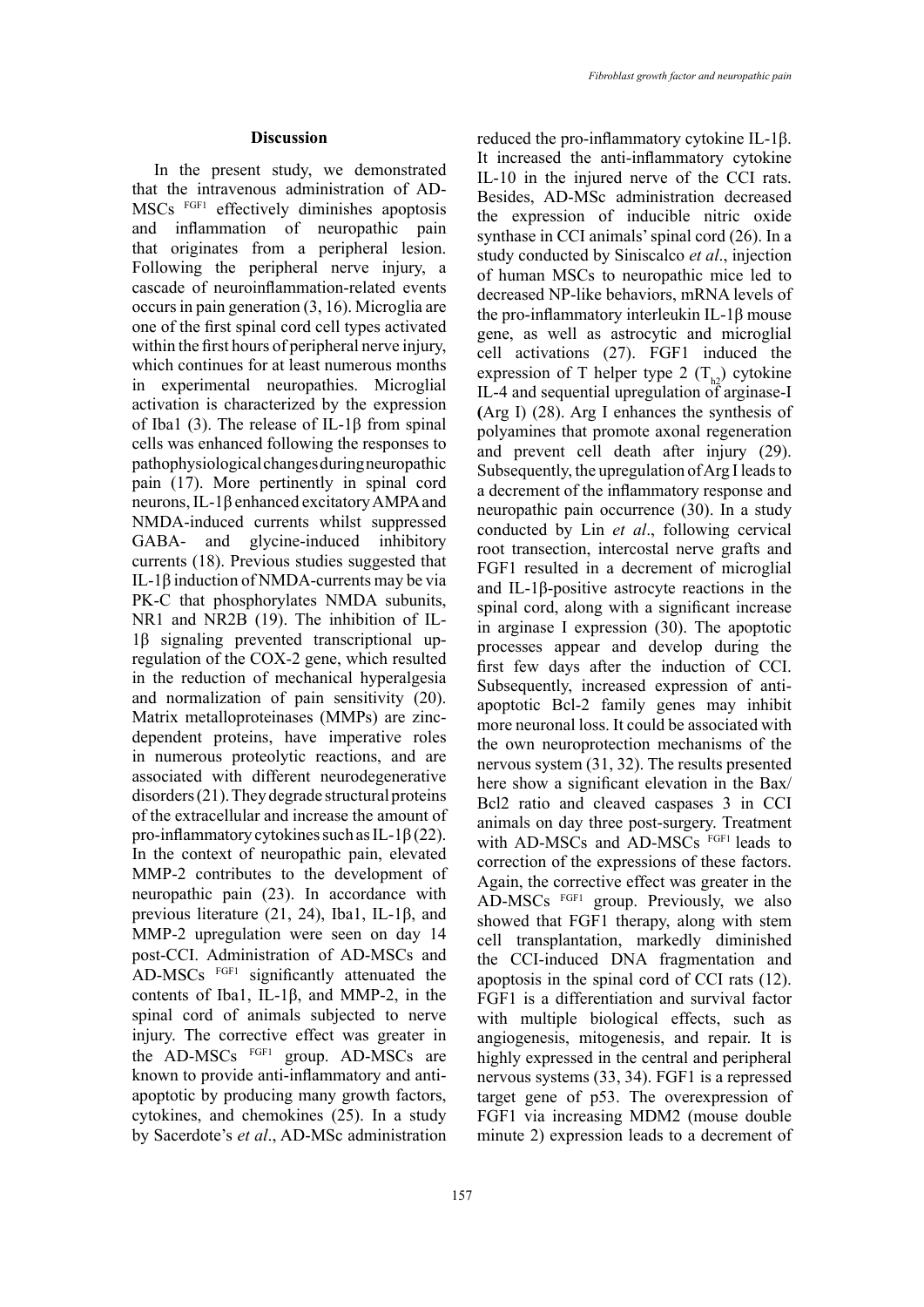pro-apoptotic and the anti-proliferative effects of p53 and Bax, a pro-apoptotic protein (35). In the presence of DNA damages, FGF1 leads to a decrement in p53 stability activities and p53 dependent transactivation of the pro-apoptotic genes, such as puma, noxa, and caspases 3 (34). In conclusion, the present study demonstrated that intravenous administration of AD-MSCs, transfected with the FGF1 gene, resulted in significant improvements in the spinal cord's apoptosis and inflammation in a rat model of CCI, with greater efficacy than non-modified AD-MSCs and has vast potential for future studies.

## **Acknowledgments**

This study was extracted from a Ph.D. thesis of Fatemeh Forouzanfar and financially supported by the Stem Cell Research and Application Core and the Vice Chancellor for Research and Technology, Mashhad University of Medical Sciences, Mashhad, Iran.

## **References**

- (1) Rice AS, Smith BH and Blyth FM. Pain and the global burden of disease*. Pain* (2016) 157: 791-6.
- (2) Zhang JM and An J. Cytokines, inflammation and pain*. Int. Anesthesiol. Clin*. (2007) 45: 27-37.
- (3) Austin PJ and Moalem Taylor G. The neuroimmune balance in neuropathic pain: involvement of inflammatory immune cells, immune-like glial cells and cytokines*. J. Neuroimmunol*. (2010) 229: 26-50.
- (4) Gutiérrez Fernández M, Rodríguez Frutos B, Otero Ortega L, Ramos Cejudo J, Fuentes B and Díez-Tejedor E. Adipose tissue-derived stem cells in stroke treatment: from bench to bedside*. Discov. Med.* (2013) 16: 37-43.
- (5) Haico de Gast M, Torrensma B, Fitzgerald E and Stevens H. The Treatment of Chronic Neuropathic Pain: Bio (Regenerative) Pain Treatment through Lipofilling. A Short Communication Case Series*. Pain Physician* (2016) 19: E495-E8.
- (6) Kroon E, Martinson LA, Kadoya K, Bang AG, Kelly OG, Eliazer S, Young H, Richardson M, Smart NG and Cunningham J. Pancreatic endoderm derived from human embryonic stem cells generates glucose-responsive insulin-secreting cells *in-vivo. Nat. Biotechnol*. (2008) 26: 443-52.
- (7) Li X, Gan K, Song G and Wang C. VEGF gene transfected umbilical cord mesenchymal stem cells transplantation improve the lower limb vascular

lesions of diabetic rats*. J. Diabetes Complications* (2015) 29: 872-81.

- (8) Ghazavi H, Hoseini SJ, Ebrahimzadeh-Bideskan A, Mashkani B, Mehri S, Ghorbani A, Sadri K, Mahdipour E, Ghasemi F, Forouzanfar F, Hoseini A, Pasdar AR, Sadeghnia HR, and Ghayour- Mobarhan M. Fibroblast Growth Factor Type 1 (FGF1)- Overexpressed Adipose-Derived Mesenchaymal Stem Cells (AD-MSCFGF1) Induce Neuroprotection and Functional Recovery in a Rat Stroke Model*. Stem. Cell Rev. Rep*. (2017) 13: 670-85.
- (9) Lee HY, Lee HL, Yun Y, Kim JS, Ha Y, Yoon DH, Lee SH and Shin DA. Human adipose stem cells improve mechanical allodynia and enhance functional recovery in a rat model of neuropathic pain*. Tissue Eng. Part A* (2015) 21: 2044-52.
- (10) Raju R, Palapetta SM, Sandhya VK, Sahu A, Alipoor A, Balakrishnan L, Advani J, George B, Kini KR and Geetha N. A network map of FGF-1/FGFR signaling system*. J. Sig. Transd.* (2014) 2014: 962962.
- (11) Hoseini SJ, Ghazavi H, Forouzanfar F, Mahkani B, Ghorbani A, Mahdipour E, Ghasemi F, Sadeghnia HR and Ghayour Mobarhan M. Fibroblast Growth Factor 1-Transfected Adipose-Derived Mesenchymal Stem Cells Promote Angiogenic Proliferation*. DNA. Cell Biol*. (2017) 36: 401–12.
- (12) Forouzanfar F, Amin B, Ghorbani A, Ghazavi H, Ghasemi F, Sadri K, Mehri S, Sadeghnia HR and Hosseinzadeh H. New approach for the treatment of neuropathic pain: Fibroblast growth factor 1 genetransfected adipose-derived mesenchymal stem cells*. Eur. J. Pain* (2017) 22: 295-310.
- (13) Ghorbani A, Jalali SA and Varedi M. Isolation of adipose tissue mesenchymal stem cells without tissue destruction: a non-enzymatic method*. Tissue Cell* (2014) 46: 54-8.
- (14) Bennett GJ and Xie YK. A peripheral mononeuropathy in rat that produces disorders of pain sensation like those seen in man*. Pain* (1988) 33: 87-107.
- (15) Bradford MM. A rapid and sensitive method for the quantitation of microgram quantities of protein utilizing the principle of protein-dye binding*. Anal. Biochem*. (1976) 72: 248-54.
- (16) Martucci C, Trovato AE, Costa B, Borsani E, Franchi S, Magnaghi V, Panerai AE, Rodella LF, Valsecchi AE and Sacerdote P. The purinergic antagonist PPADS reduces pain related behaviours and interleukin-1β, interleukin-6, iNOS and nNOS overproduction in central and peripheral nervous system after peripheral neuropathy in mice*. Pain* (2008) 137: 81-95.
- (17) Liu T, Jiang CY, Fujita T, Luo SW and Kumamoto E. Enhancement by interleukin-1β of AMPA and